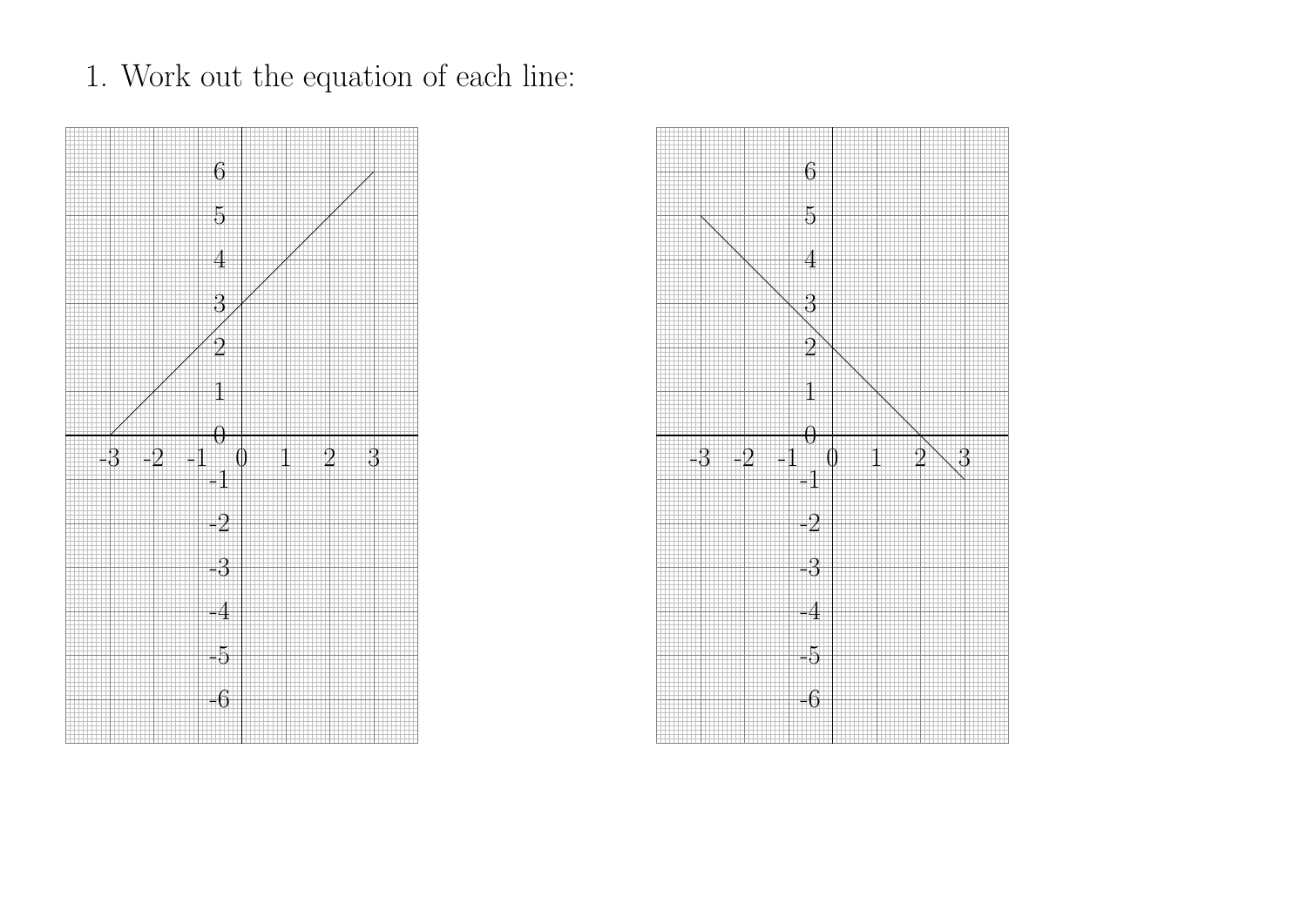

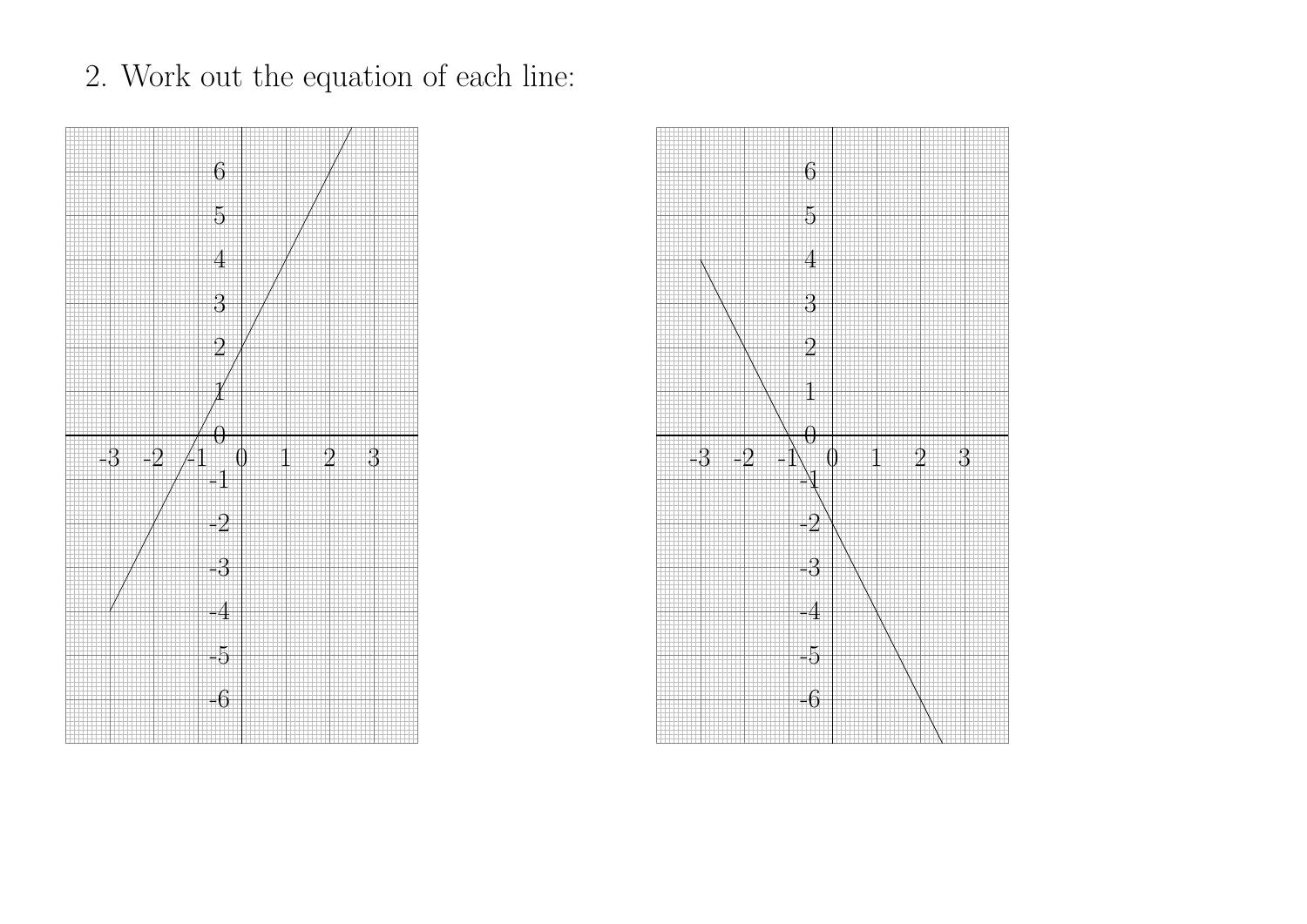

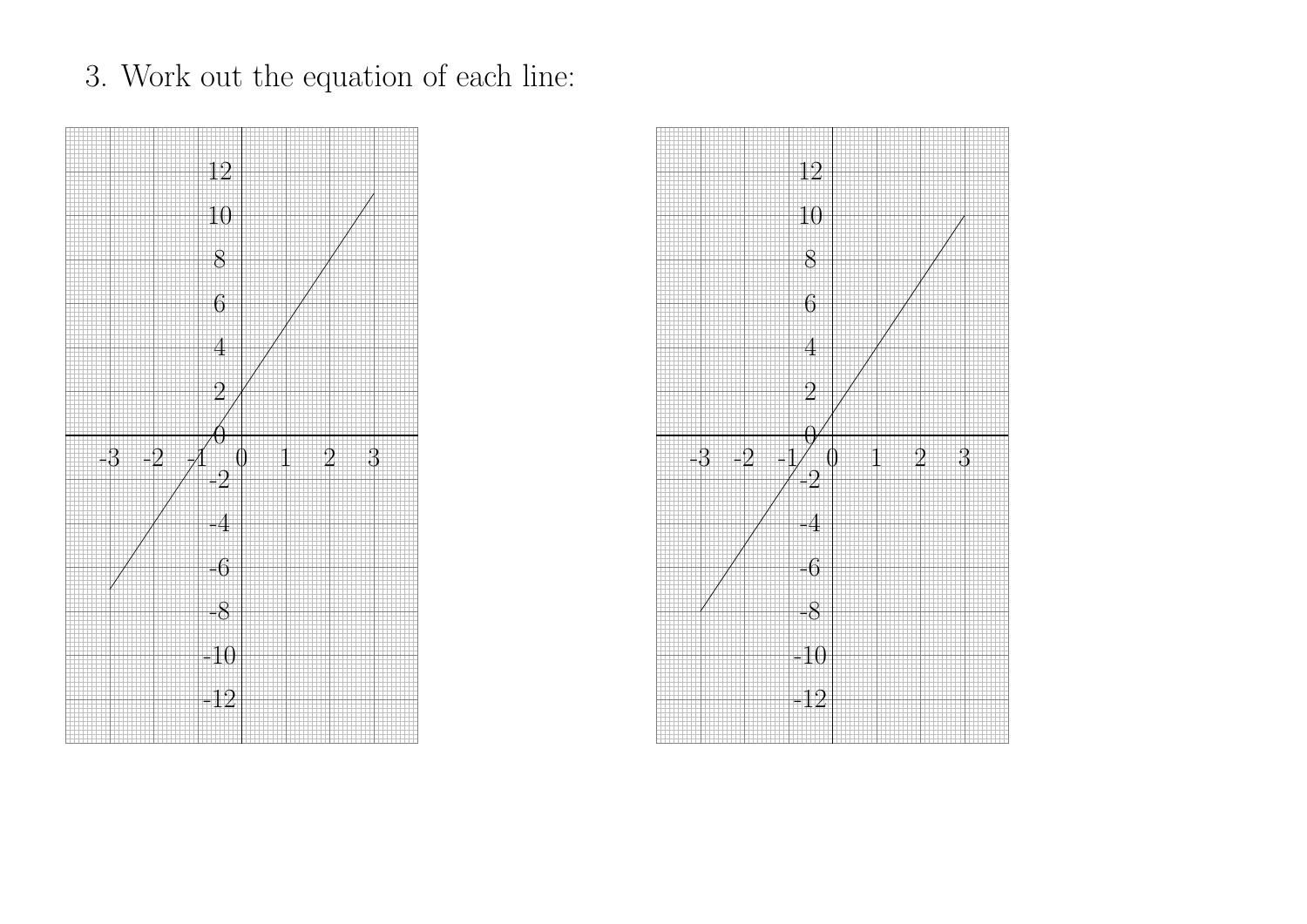

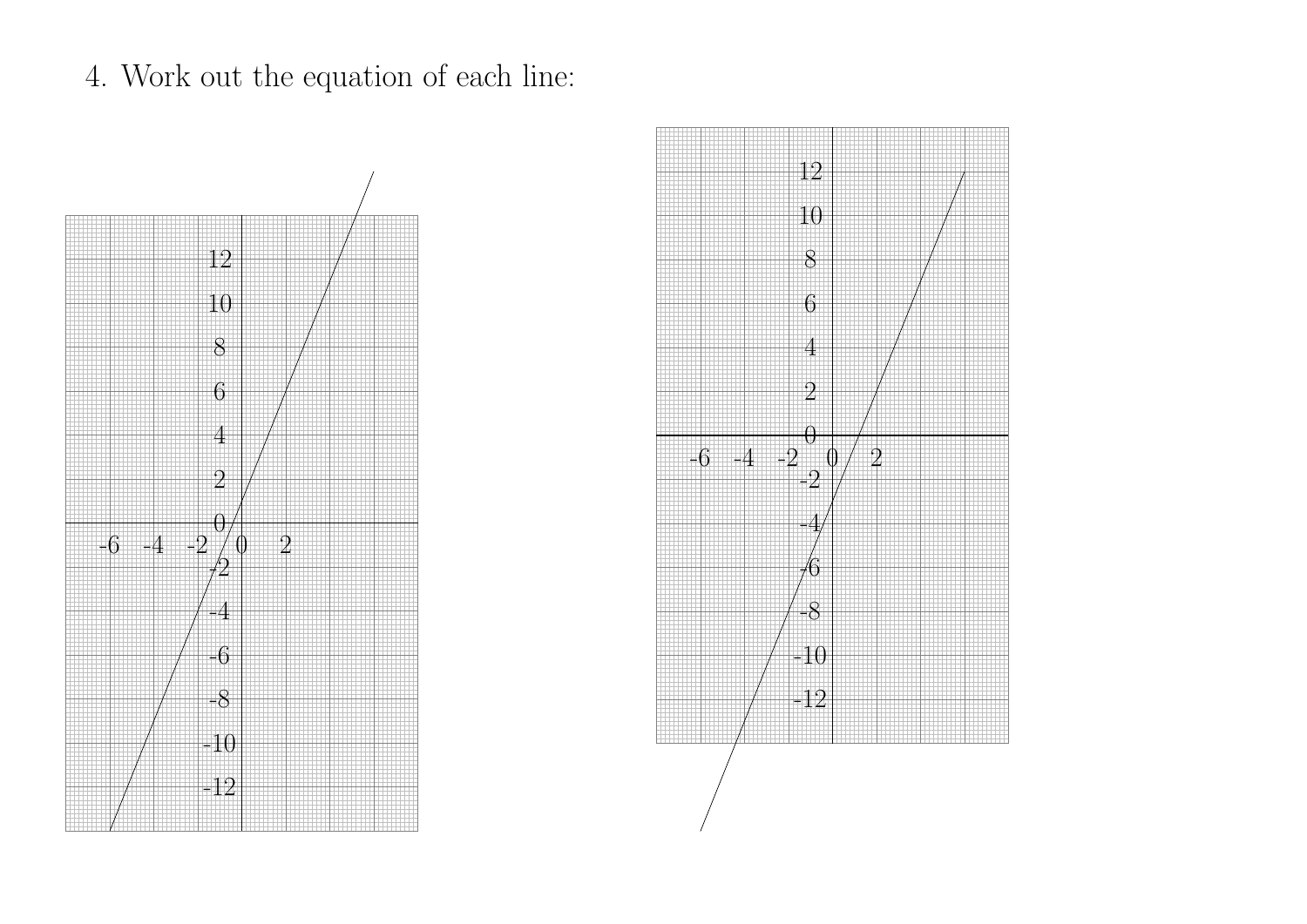

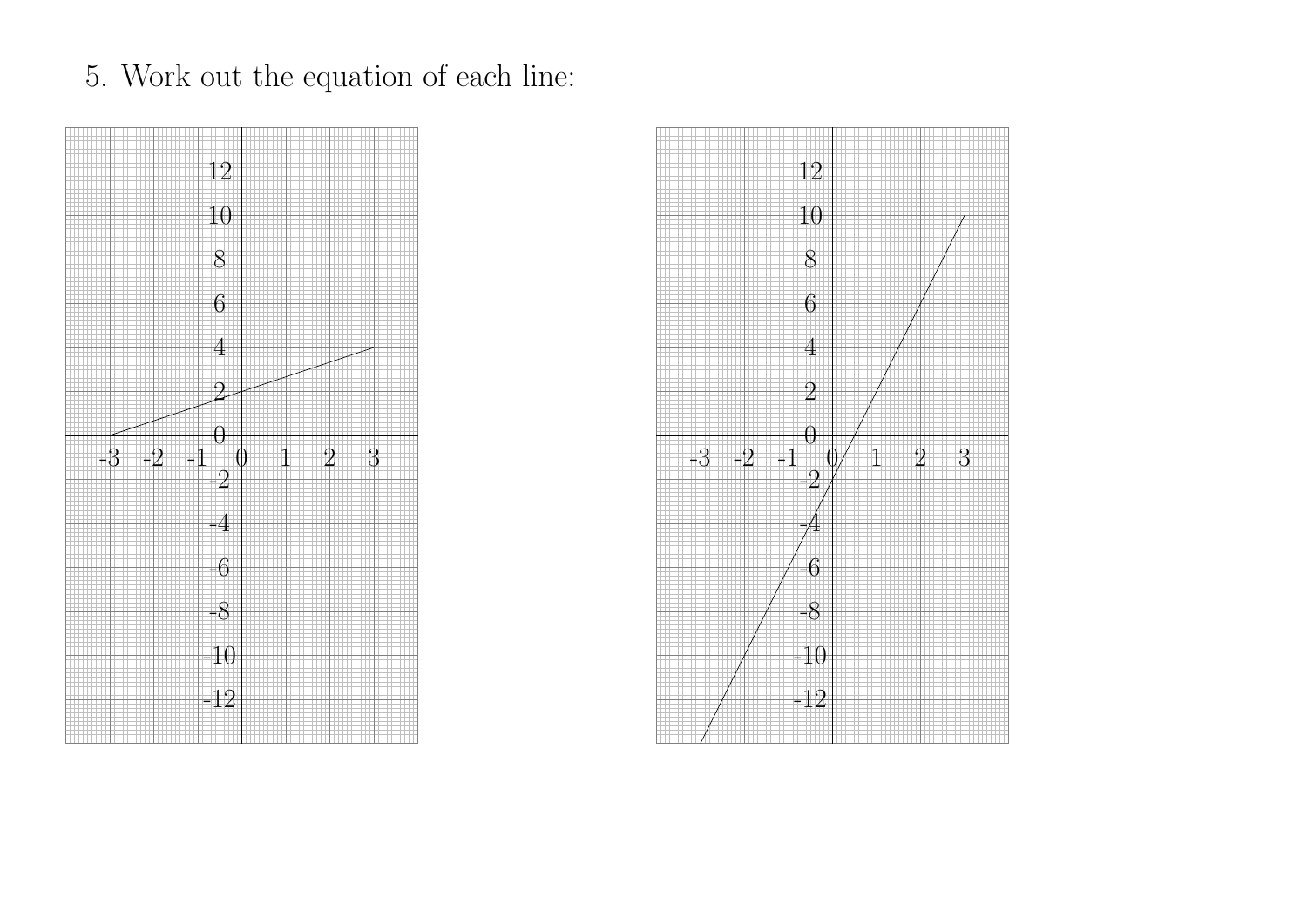6. Work out the equation of each line:



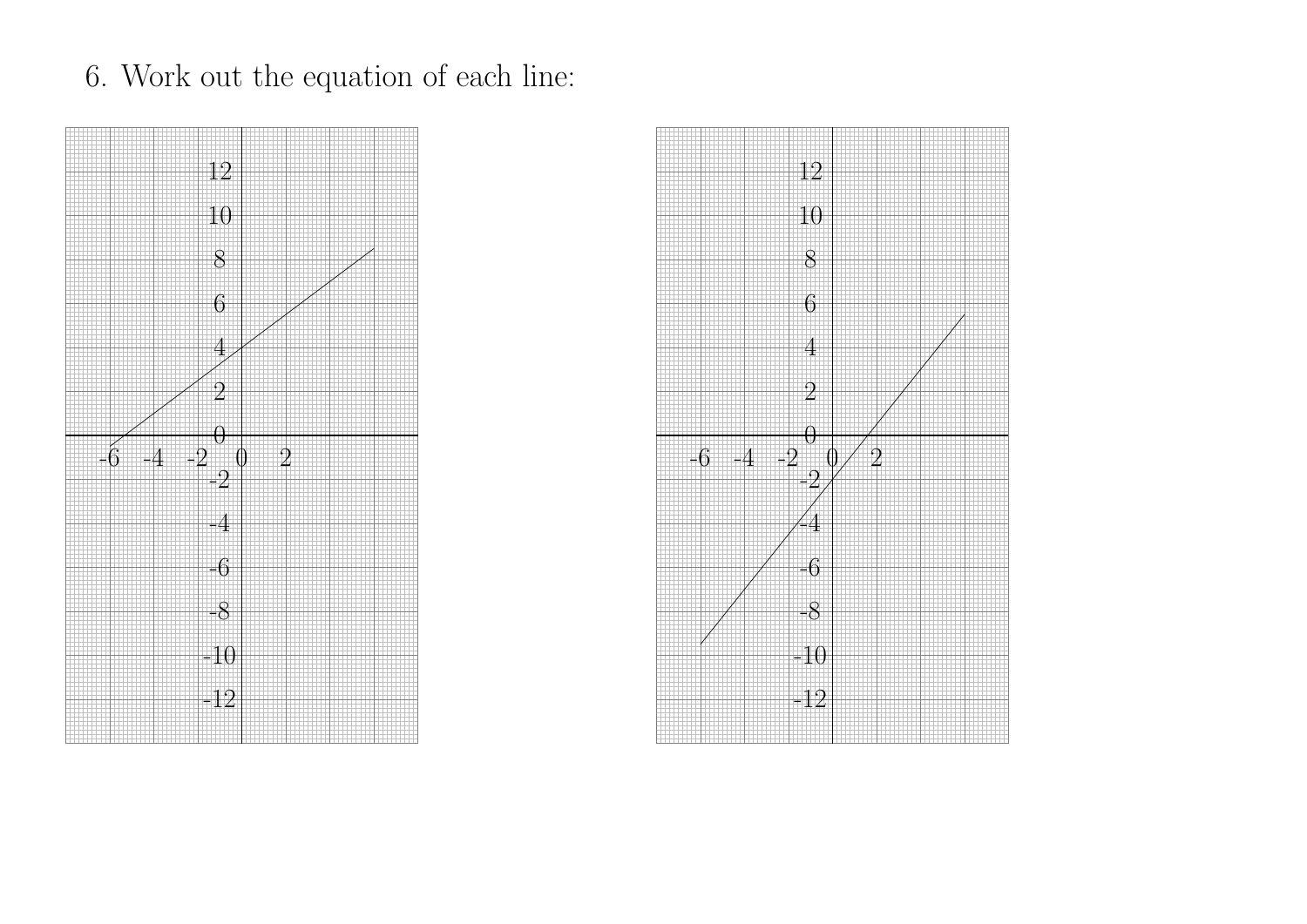

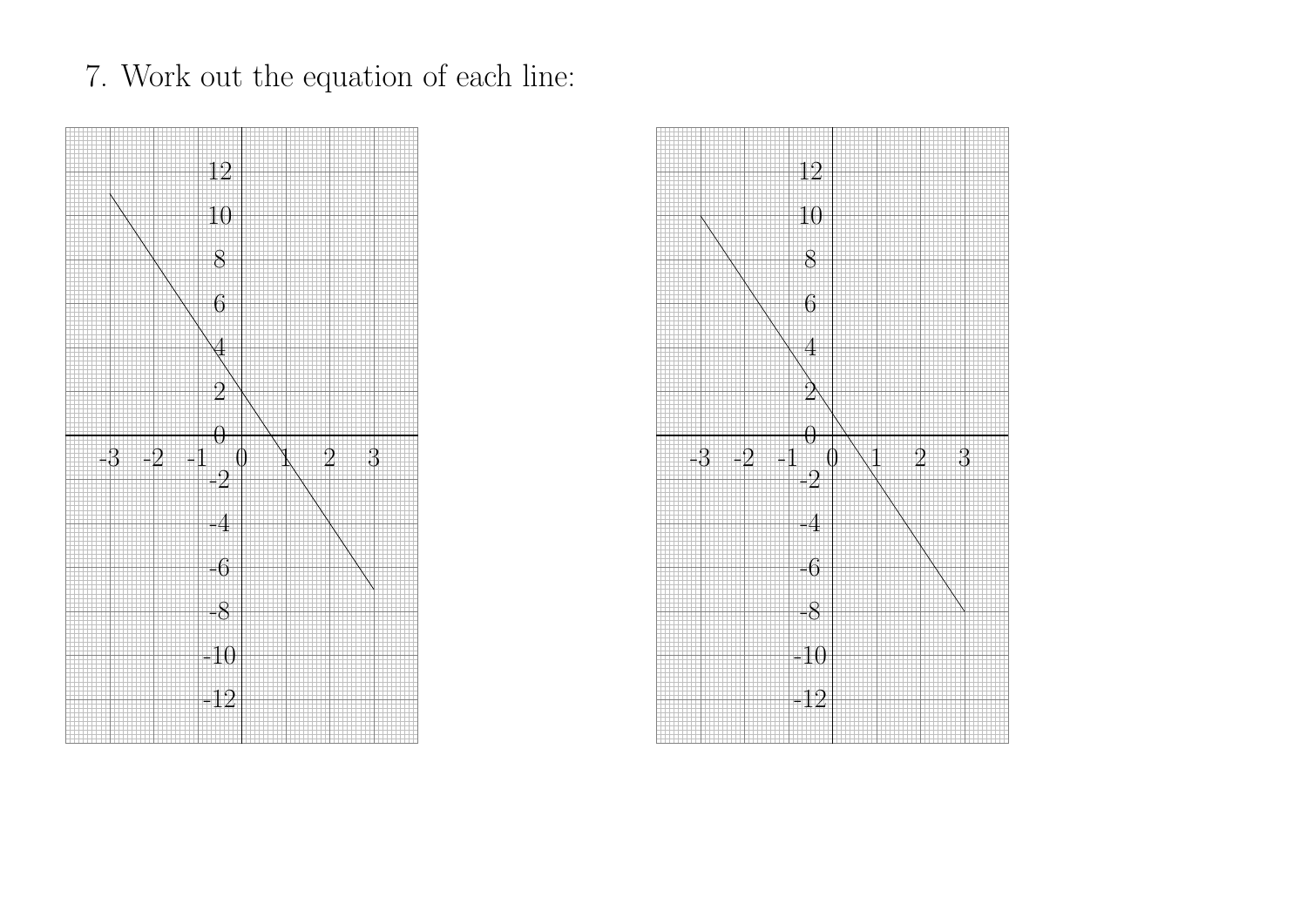

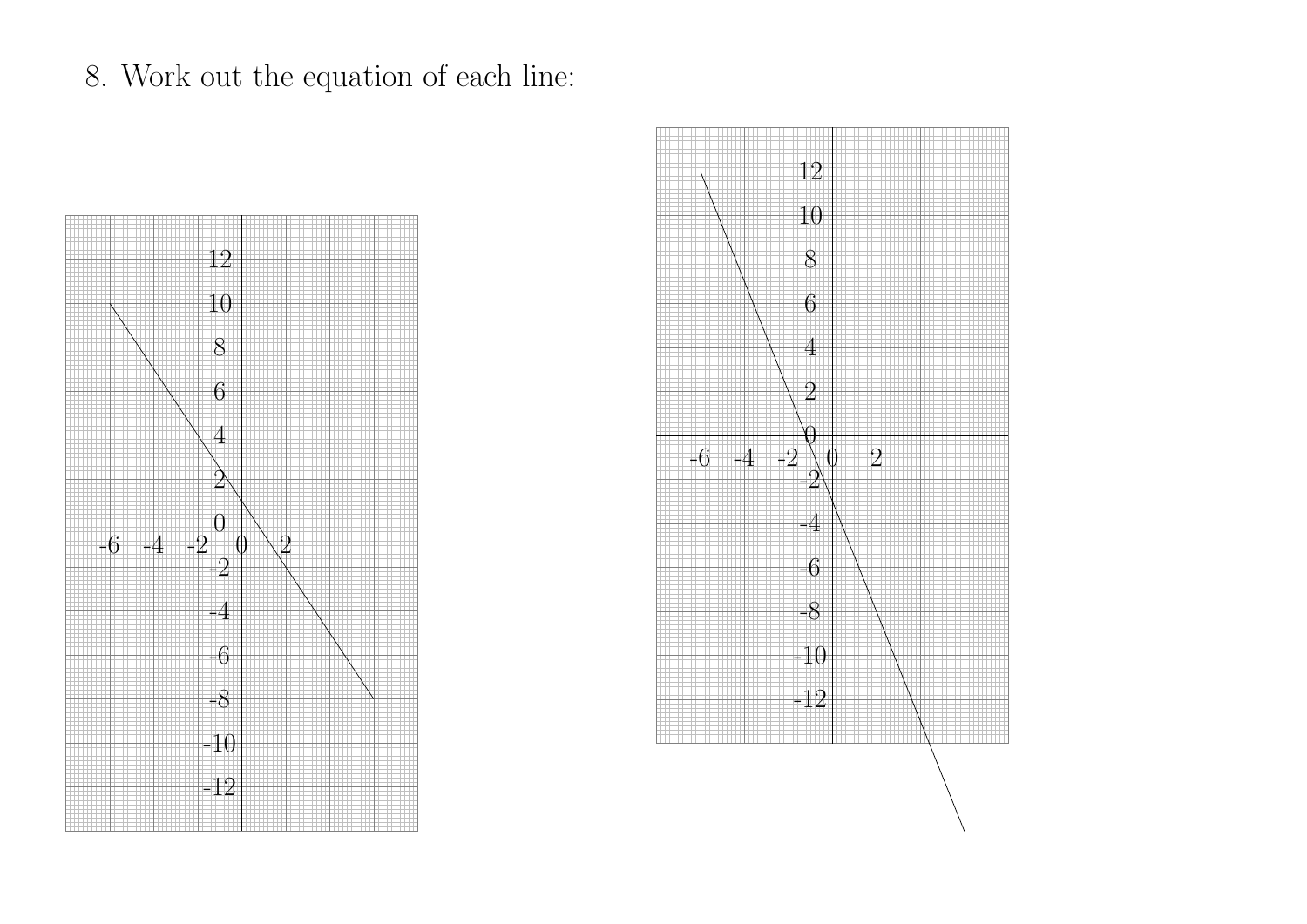